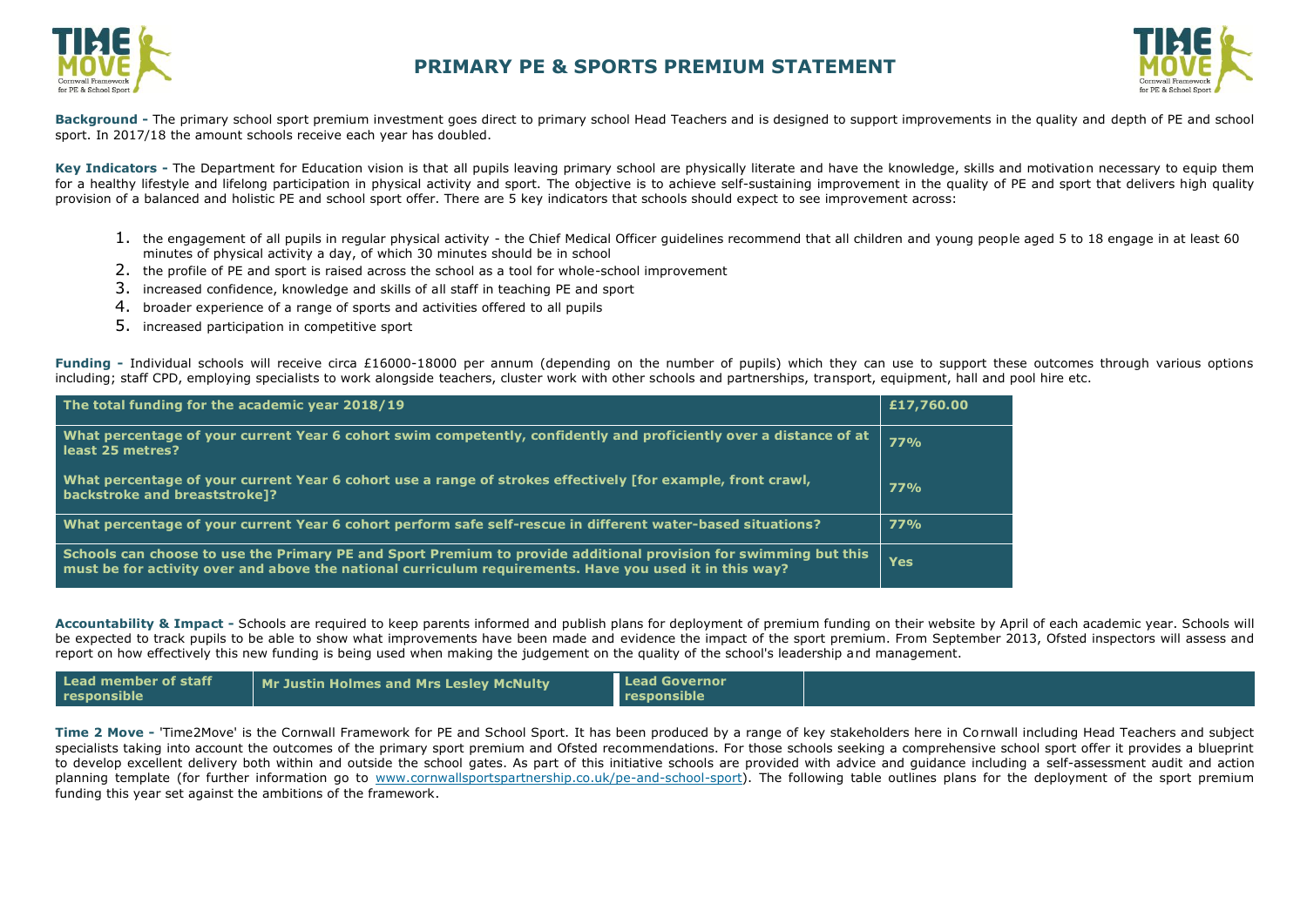



| <b>Area of Focus &amp;</b><br><b>Outcomes</b>                                                                                                                                                                      | <b>Actions</b><br>(Actions identified through self-review to<br>improve the quality of provision)                                                                                                                                                                                                                                                                                                                                                                                                                                          | <b>Funding</b><br>-Planned spend<br>-Actual spend | <b>Impact</b><br>-Impact on pupils participation<br>-Impact on pupils attainment<br>-Any additional impact<br>-Whole School Improvement (Key<br>Indicator 2)                                                                                                                                                                                                                                                                                                                                                                                                                                                                                                                                                                                                                                                                                                                                                                                                                                    | <b>Future Actions &amp;</b><br><b>Sustainability</b><br>-How will the improvements<br>be sustained<br>-What will you do next                                                                                                                                                                                                                                                                                                                               |
|--------------------------------------------------------------------------------------------------------------------------------------------------------------------------------------------------------------------|--------------------------------------------------------------------------------------------------------------------------------------------------------------------------------------------------------------------------------------------------------------------------------------------------------------------------------------------------------------------------------------------------------------------------------------------------------------------------------------------------------------------------------------------|---------------------------------------------------|-------------------------------------------------------------------------------------------------------------------------------------------------------------------------------------------------------------------------------------------------------------------------------------------------------------------------------------------------------------------------------------------------------------------------------------------------------------------------------------------------------------------------------------------------------------------------------------------------------------------------------------------------------------------------------------------------------------------------------------------------------------------------------------------------------------------------------------------------------------------------------------------------------------------------------------------------------------------------------------------------|------------------------------------------------------------------------------------------------------------------------------------------------------------------------------------------------------------------------------------------------------------------------------------------------------------------------------------------------------------------------------------------------------------------------------------------------------------|
| <b>Curriculum</b><br><b>Delivery</b><br>engage young people in a high quality,<br>broad and balanced curriculum                                                                                                    | Purchase Maths of the day scheme to promote<br>active maths / 30:30 daily<br>Continue to pay for qualified swimming<br>teachers for all key stage 2 children<br>Renewal of PE equipment to ensure that all<br>children are active throughout lessons and not<br>waiting around for equipment (e.g. balls)<br>being inactive. To enable changes in the<br>curriculum to be resourced.<br>Renew Arena subscription to Mid-Cornwall<br>Sports Network- partake in various events<br>across mid-Cornwall and Callywith Inclusion<br>Festivals. | PS - £3100<br>AS - £3500                          | All children to receive high quality PE<br>lessons weekly. More confident and<br>competent staff with enhanced quality<br>of teaching and learning in PE.<br>The variety of teaching (teacher 1<br>session and coach / teacher from Go<br>Active another session) has helped<br>upgrade all teacher's PE skills and<br>consequently positively impacted on the<br>skills children have learnt.<br>An increased profile of Physical<br>Education and Sport due to<br>involvement in the Power of 3 (YST<br>Pilot). 100% of children are doing the<br>daily mile.<br>KS2 classes to use maths of the day to<br>add extra active elements into their<br>teaching of maths. More children are<br>now active in their learning - increasing<br>enjoyment of learning and wellbeing.<br>New equipment will enhance the<br>delivery of Arena PE curriculum<br>purchased last year. Additional<br>equipment has ensured that all children<br>are participating for all the lessons $-$ no<br>down time. | Continue to do cross curriculum<br>learning. Active outdoor learning<br>to increase with new forest school<br>/ outdoor learning area. Forest<br>School to continue to encourage<br>pupils to get outside and enjoy<br>the aspects of working with<br>nature. Building positive healthy<br>lifestyles.<br>Continue to get every child to<br>swim 25m before the end of KS2.<br>Swimming will continue for a term<br>for Year 2 and KS2 during<br>2019/2020 |
| <b>Physical Activity,</b><br><b>Health &amp; Wellbeing</b><br>all young people are aware of health<br>related issues and are supported to<br>make informed choices to engage in an<br>active and healthy lifestyle | New playground equipment to support physical<br>activity at break times through the introduction<br>of playtime zones to encourage positive<br>physical play opportunities.<br>Bikeability to be offered to year 6 children.<br>Scooter sessions for KS1                                                                                                                                                                                                                                                                                   | PS - £4000<br>AS - £1000                          | Children taking part in positive physical<br>experiences - improving concentration,<br>attitudes to work, behaviour and self-<br>esteem.<br>89% of Y6 took part and passed<br>Bikeability.                                                                                                                                                                                                                                                                                                                                                                                                                                                                                                                                                                                                                                                                                                                                                                                                      | Continue to monitor the quality of<br>lunchtime activities offered, and<br>purchase the necessary<br>equipment to improve it. Termly<br>lunchtime staff training to be<br>continued throughout 2019/2020.<br>Continue to ensure all children are                                                                                                                                                                                                           |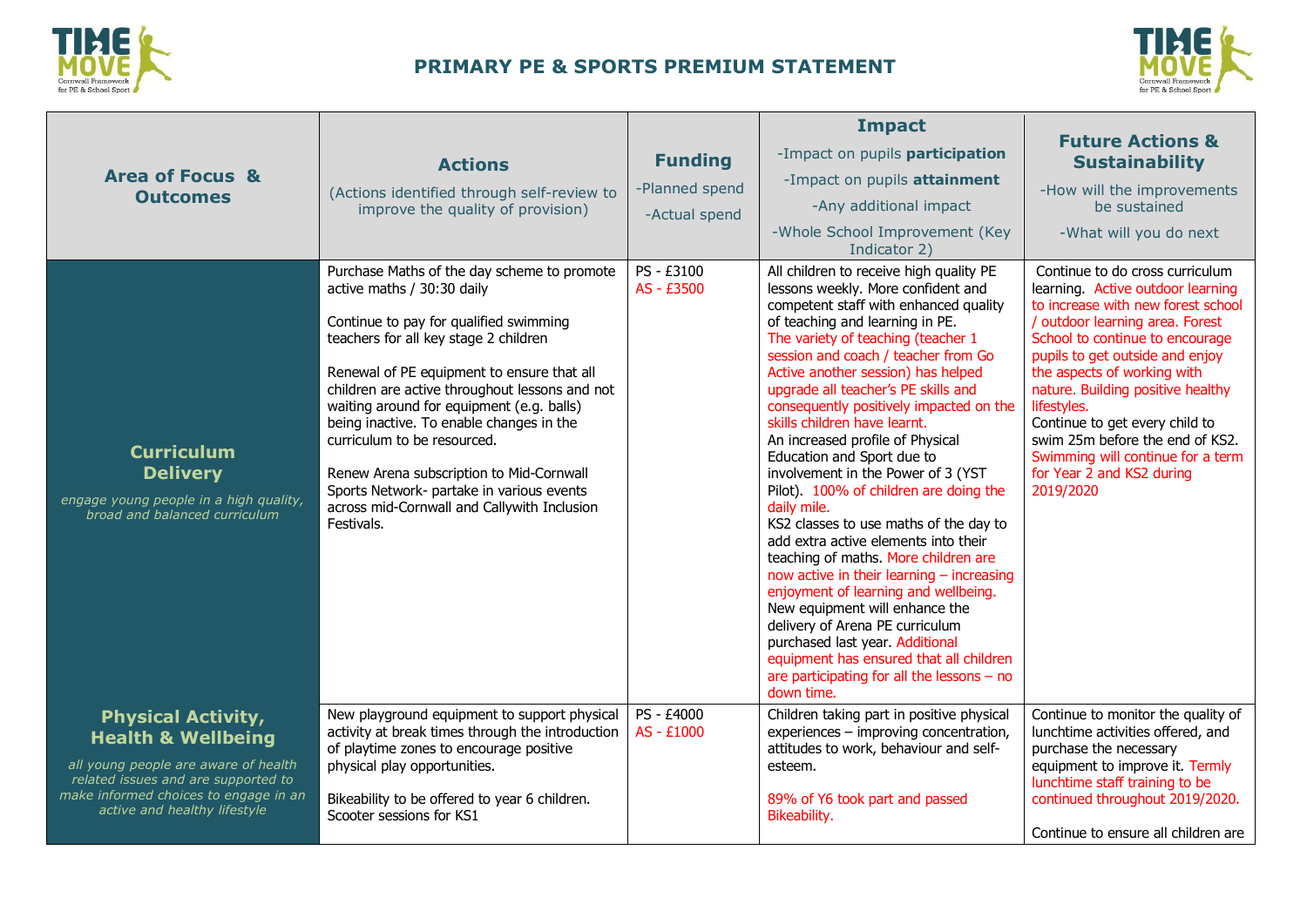



| (Key Indicator 1)                                                                                                                                                                                                         | Introduce a wider range of sporting activities -<br>after-school clubs (Go Active) - Tuesdays /<br>Wednesdays.<br>Investigate ways of developing healthy eating<br>and lifestyle choices throughout the school.                                                                                                                                                                                                                                               |                          | Children will have a better<br>understanding of the benefits of<br>physical activity. These include the<br>dangers of poor diet, inactivity,<br>smoking and other activities that<br>undermine health. 100% of children<br>throughout the school are more aware<br>of the importance of healthy eating and<br>physical activity - this has been evident<br>in packed lunches and our new school<br>dinner menu.                                                                                                                                                           | safe when travelling to school on<br>their bikes and scooters. This has<br>continued and we continue to<br>work with Sustrans. Uptake on<br>scooters etc.<br>Ensure a wide range of sporting<br>activities are enjoyed and<br>participated in during the<br>academic year. Exploration of<br>alternative sports: zorbing/<br>fencing/ dance made a huge<br>impact/polo<br>Monitor children's food choices<br>during break and lunch. Linked to<br><b>Healthy Schools.</b> |
|---------------------------------------------------------------------------------------------------------------------------------------------------------------------------------------------------------------------------|---------------------------------------------------------------------------------------------------------------------------------------------------------------------------------------------------------------------------------------------------------------------------------------------------------------------------------------------------------------------------------------------------------------------------------------------------------------|--------------------------|---------------------------------------------------------------------------------------------------------------------------------------------------------------------------------------------------------------------------------------------------------------------------------------------------------------------------------------------------------------------------------------------------------------------------------------------------------------------------------------------------------------------------------------------------------------------------|---------------------------------------------------------------------------------------------------------------------------------------------------------------------------------------------------------------------------------------------------------------------------------------------------------------------------------------------------------------------------------------------------------------------------------------------------------------------------|
| <b>Diverse &amp;</b><br><b>Inclusive</b><br>provide a fully inclusive offer that<br>recognises the diverse needs of specific<br>groups and identifies tailored<br>opportunities for all young people<br>(Key Indicator 4) | Continue with Children's University and all that<br>it represents. Encouraging children to take part<br>in sporting activities outside of school. Making<br>links with sports clubs in the area and making<br>parents aware that this opportunity exists.<br>£100<br>Children to take part in one off sporting<br>activities based on non-traditional activities<br>e.g. hand ball, hula hooping etc.<br>Surfs up $-$ surfing experience for Years 5 and<br>6 | PS - £1500<br>AS - £1500 | More children will choose to do<br>physical activity outside of school,<br>resulting in a greater love of sports<br>from an earlier age. Children's<br>University passports have shown that<br>25% more children are participating in<br>sport or are more active outside of<br>school.<br>Gain a valuable experience that they<br>will share with their family or / and help<br>them gain a greater confidence of open<br>water and outside activities. Decided to<br>ensure this visit takes place every two<br>years- investigate sailing for groups in<br>summer 2020 | Promote Children's University<br>involvement. Termly celebrations<br>for involvement and achievement.<br>Continue to make sure all children<br>are aware of beach safety (as we<br>live in Cornwall) Invite RNLI in to<br>talk to the children.                                                                                                                                                                                                                           |
| <b>Competitions</b><br>Provide a well organised, appropriate<br>and enjoyable programme of<br>competitions and festivals for students<br>of all abilities<br>(Key Indicator 5)                                            | Work with other local primary schools to<br>organise sports fixtures - in contact with local<br>schools for Summer term.<br>Transport to participate in additional<br>competitions and fixtures including the annual<br>swimming gala, Bodmin College events etc.<br>Acquire new school netball kits to look<br>professional when playing fixtures against<br>other schools - out of stock - need to reorder.                                                 | PS - £900<br>AS - £900   | Will increase numbers of pupils taking<br>part in the swimming gala. This year 21<br>children from Years 3, 4, 5 and 6<br>participated in the swimming gala. 6<br>more than last year.<br>Two teams (netball and football) will<br>participate competitive opportunities<br>within the local area. 12/15 children<br>from KS2 participated in competitive                                                                                                                                                                                                                 | Develop links further with local<br>primary schools to take part in<br>more sporting fixtures throughout<br>the year.<br>Continue to develop links through<br>competitive sport and sharing of<br>resources.<br>Build partnerships with Callywith                                                                                                                                                                                                                         |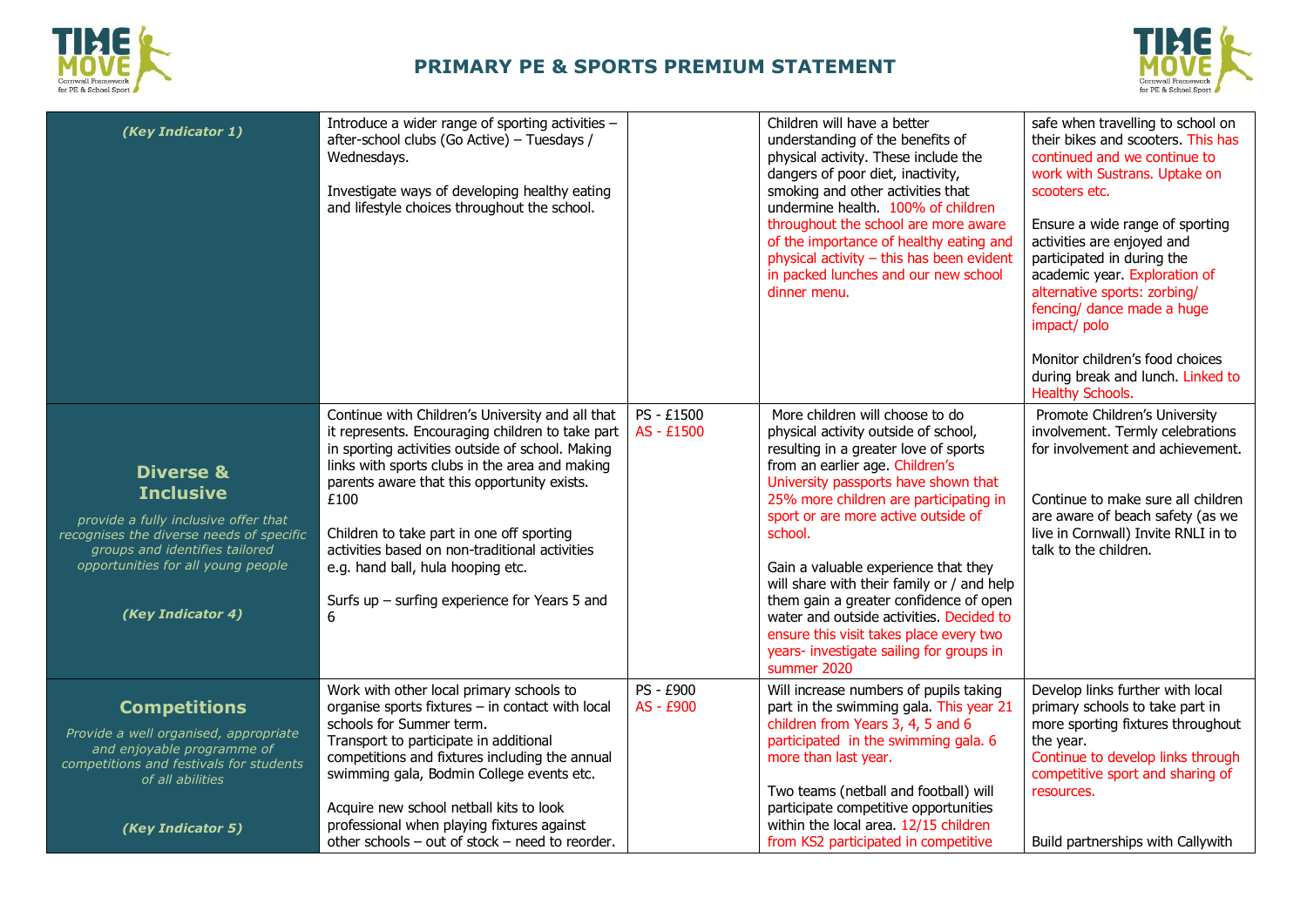



|                                                                                                                                                                                                | Review of Sports Day and the activities<br>involved - purchase of equipment and<br>resources needed.                                                                                                                                                     |                          | sport for St Mary's for the first time.                                                                                                                                                                                                                                                                                                                                                                                                                                                                                   | College (Truro and Penwith<br>College)<br>Build partnerships with the<br><b>Bodmin Cluster</b>                                                                                                                                                                                                                         |
|------------------------------------------------------------------------------------------------------------------------------------------------------------------------------------------------|----------------------------------------------------------------------------------------------------------------------------------------------------------------------------------------------------------------------------------------------------------|--------------------------|---------------------------------------------------------------------------------------------------------------------------------------------------------------------------------------------------------------------------------------------------------------------------------------------------------------------------------------------------------------------------------------------------------------------------------------------------------------------------------------------------------------------------|------------------------------------------------------------------------------------------------------------------------------------------------------------------------------------------------------------------------------------------------------------------------------------------------------------------------|
| <b>Leadership, Coaching</b><br>& Volunteering<br>provide pathways to introduce and<br>develop leadership skills                                                                                | Go Active to develop teachers own knowledge<br>and understanding of PE<br>Encourage children to run sports clubs at<br>lunch.                                                                                                                            | PS - £500<br>AS - £1000  | Children will gain skills through Go<br>Active. KS1 and KS2 children have<br>gained 50% of children from KS1 and<br>24 children in KS2 have participated<br>and taken leadership roles in Go Active<br>after school clubs.<br>Children will be trained to plan, carry<br>out and review activities building their<br>confidence in becoming natural sports<br>leaders.<br>There has been a 18% increase in<br>children participating in teacher led<br>after school clubs, such as multi-skills,<br>netball and football. | Develop links with new local<br>college.<br>Ongoing.<br>4 teachers being up skilled<br>Children developing own sports<br>clubs at lunchtimes                                                                                                                                                                           |
| <b>Community</b><br><b>Collaboration</b><br>ensure opportunities for young people of<br>all abilities to extend their school<br>activity transitioning into sustained<br>community based sport | Engage with local club/coach to deliver extra-<br>curricular/after school clubs in non-traditional<br>activities e.g. Archery etc.<br>YST membership<br>Tennis and cricket taster sessions - promoting<br>new club for children to join at the weekends. | PS - £ 600<br>AS - £1100 | Will increase numbers of pupils<br>participating in an increased range of<br>opportunities - archery<br>Go Active have introduced a variety of<br>opportunities, such as street dance, to<br>KS2 children. This has been greatly<br>received and has led to them joining<br>dance clubs outside of school.                                                                                                                                                                                                                | Continue membership with the<br>YST to deliver targeted<br>improvements Physical Education<br>and School Sports.<br>Continue to develop links local<br>sporting clubs.<br>Introduce more variety of<br>workshops                                                                                                       |
| <b>Workforce</b><br>increased confidence, knowledge and<br>skills of all staff in teaching PE & sport<br>(Key Indicator 3)                                                                     | To develop our teachers professional<br>development and enhancement of others (Go<br>Active). Targeting staff's confidence in delivery<br>of high quality PE.                                                                                            | PS - £7000<br>AS - £8760 | 4 teachers and 4 teaching assistants<br>will be more confident and competent<br>in delivering PE.<br>JH to be released from lessons to up-<br>skill other teachers in areas they lack<br>confidence. 100% of teachers say<br>they're more confident in teaching PE<br>having been up-skilled through Go<br>Active and comments from<br>observations.<br>PE coordinator will be released for local<br>network meetings increasing knowledge                                                                                | Questionnaire to teachers to find<br>out where they feel they need<br>additional training to increase<br>confidence and quality of<br>teaching.<br>In house training for staff once a<br>term to improve PE skills. Will<br>continue.<br>PE leader to take a course to<br>become a swimming coach / lead<br>/ teacher. |